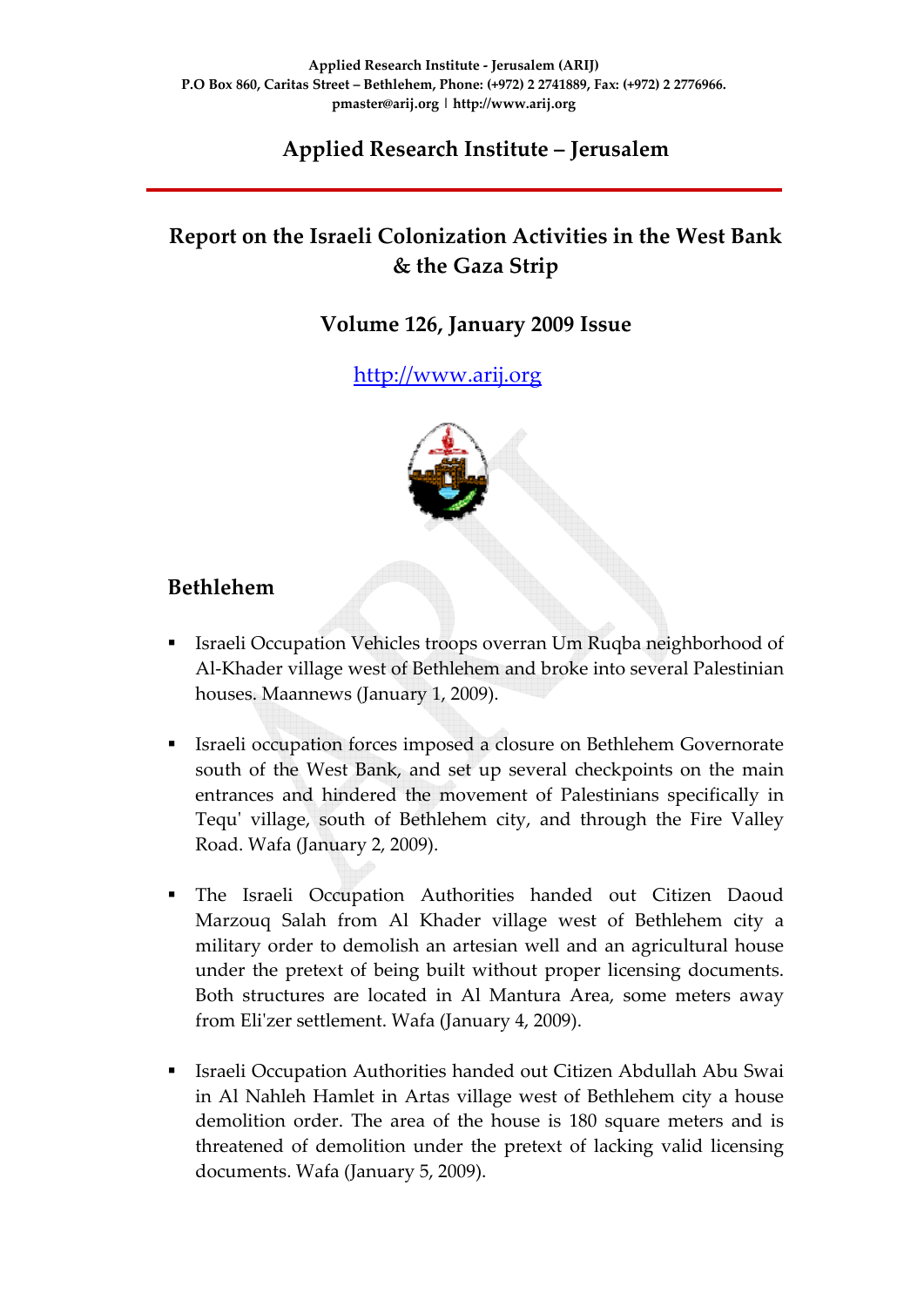- Israeli Occupation Authorities handed out residents of Husan Village west of Bethlehem city a new military order holding number 03/09/T and confiscates a total land are of 13.4 dunums. The order states the construction of a new section of the Israeli Segregation Wall along side Bypass Road number 375 to prevent the access of Palestinians into the Israeli territory. Among land owners, Muhammad Saleh ʹAli Nofel, Sari Muhammad Al Hajja, Ibrahim Muhammad Mustafa, Sameer Abdel Hamid Muhammad Mustafa, Ibrahim Abu Jaber, Ahmad Al Ashqar, Asʹad Attiyah Musa, Khalil ʹAtiyah Musa, Muhammad Younis Shawasha, Hasan Niʹmah, Odah Hamdan, Muhammad Mustafa Ibrahim, Ibrahim Lafi Shawasha, Muhammad ʹAref Abdel Hamid Sabateen and 'Amer Sabateen. Husan Village Council (January 8, 2009).
- The Israeli Occupation Authorities handed out citizens of Nahhalin village southwest of Bethlehem city a new military Order holding number 08/29/T that confiscates a total land area of 18.5 dunums to pave a security road for the use of the Israeli Forces. The road also connects Gavaʹot settlement with Betar Illit settlement located within the Gush Etzion settlement bloc. West of Bethlehem city. Husan Village Council (January 10, 2009).
- The Israeli Occupation Forces surrounded the house of Ghassan Saleem Sabah from Tequ' village southeast of Bethlehem city and arrested him. Wafa (January 19, 2009).
- The Israeli army occupation stormed Al Khleifat neighborhood in the city of Bethlehem, and raided the house of Ramzi Ahmad Khleif and searched all of its contents. Also, in the camps of Dhuheisheh and 'Aida, the IOA carried out several raids to a number of Palestinian houses, including Al Ja'fari family house in Al Dhuheisheh refugee camp and the houses of ʹAli Al ʹAraj and Mahmoud Akel, in Aida refugee camp. Wafa (January 20, 2009).
- Israeli Occupation Authorities handed out citizens of Battir village west of Bethlehem city ten warnings to halt construction of their houses and structures. House owners are: Hasan Isma'el Hamarah, Muhammad Ismaʹil Hamarah, Amjad Abu ʹAsab, Muhammad Qasqas, Rida Abu Niʹmeh, Muhammad Saleh, Tawfeek Salleh, Mahmoud Abu 'Arab, Muhammad Shawasha & Bassam Abu Ne'meh. Battir Village Council (January 20, 2009).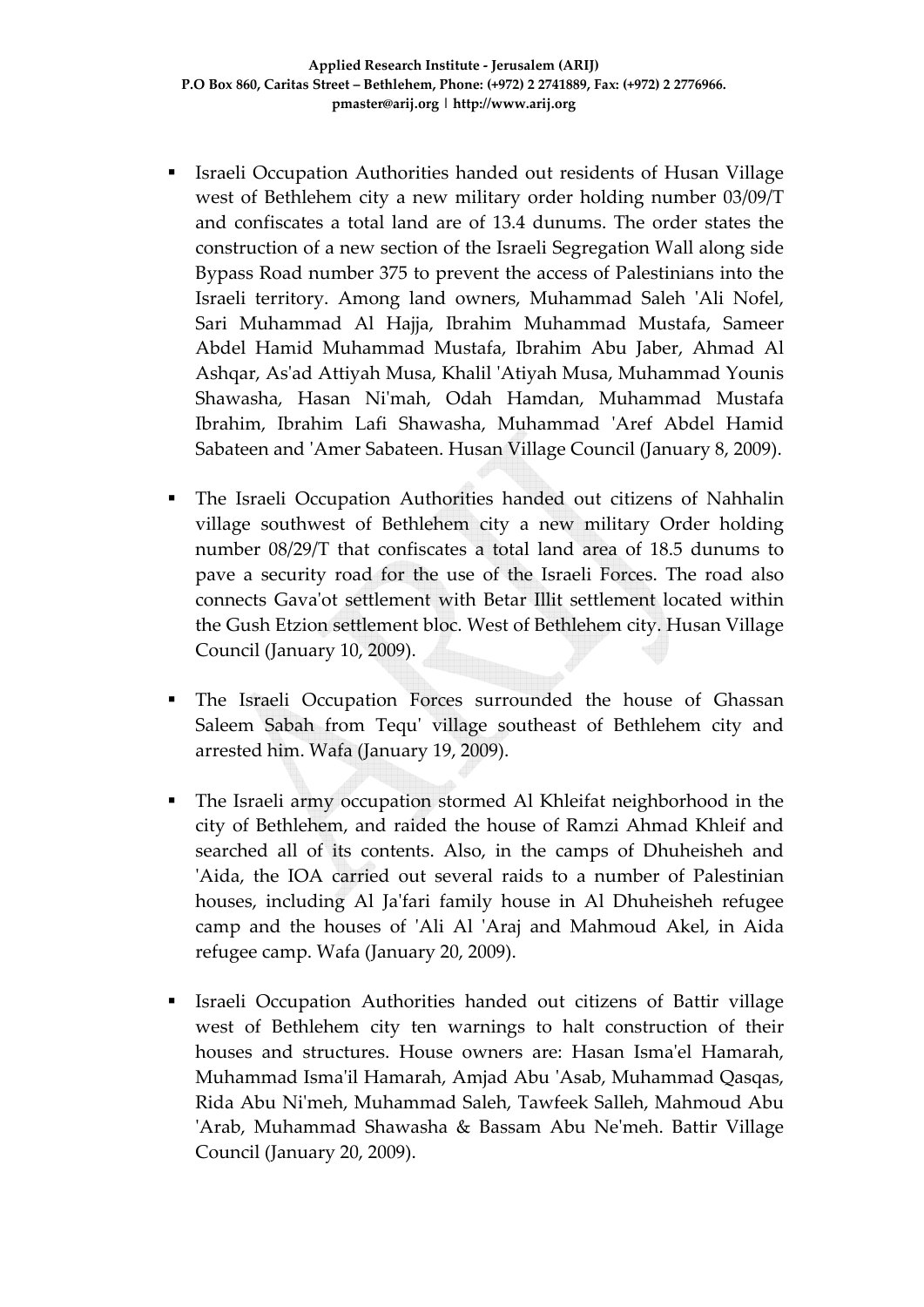#### **Applied Research Institute ‐ Jerusalem (ARIJ) P.O Box 860, Caritas Street – Bethlehem, Phone: (+972) 2 2741889, Fax: (+972) 2 2776966. pmaster@arij.org | http://www.arij.org**

| The threatened Palestinian Houses in Battir Village |                                   |              |                       |  |  |  |
|-----------------------------------------------------|-----------------------------------|--------------|-----------------------|--|--|--|
| Owner                                               | Description                       | Area<br>(m2) | <b>Status</b>         |  |  |  |
| Hassan Isma'il<br>Hamamreh                          | Two floors &<br>1000<br>basement  |              | Under<br>construction |  |  |  |
| Rida Abu Ni'ma                                      | <b>Three floors</b><br>& basement | 1000         | Populated             |  |  |  |
| Mohammad Isma'il<br>Hamamreh                        | Two floors &<br>basement          | 500          | Under<br>construction |  |  |  |
| <b>Mahmud Daoud Arab</b>                            | <b>Gas Station</b>                | 350          | Working               |  |  |  |
| Mohammad Hilmi Jaber                                | <b>Horse Stable</b>               | 30           | Under<br>construction |  |  |  |
| Bassam Abu Ni'ma                                    | One floor &<br>basement           | 400          | Populated             |  |  |  |
| <b>Mohammad Saleh</b>                               | <b>Two floors</b>                 | 180          | Under<br>construction |  |  |  |
| Mohammad Qasqas                                     | <b>Three floors</b><br>& basemen  | 100          | Under<br>construction |  |  |  |
| <b>Tawfiq Saleh</b>                                 | <b>Two Houses</b>                 | 280          | Under<br>construction |  |  |  |
| Amjad Abu 'Asab                                     | One floor &<br>basement           | 260          | Under<br>construction |  |  |  |

**Source: Battir & Husan Village Councils**

- The Israeli Occupation soldiers staged into Ad Duheisha Refugee camp south of Bethlehem city and stormed the house of Kifah Al Ja'fari and carried out an intensive search in the house. Wafa (January 25, 2009).
- Tens of Israeli soldiers in military vehicles and bulldozers entered Husan village west of Bethlehem city, imposed curfew on the village and began house‐to‐house inspections assaulting citizens indiscriminately. Bulldozers dug up the main roads linking the village with neighboring areas. Israeli forces declared the village a closed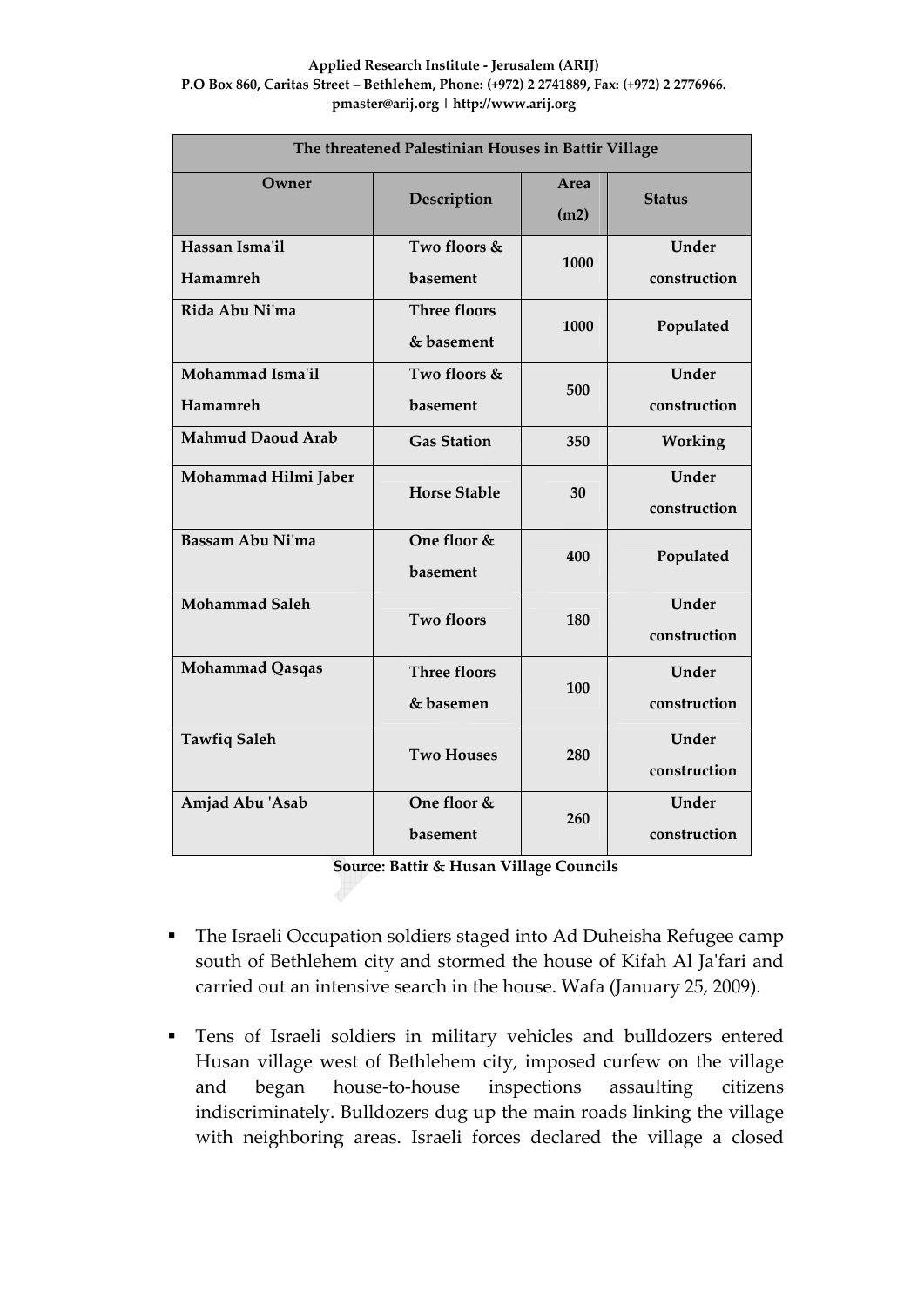military zone and refused to allow university students leave the village in order to attend classes. Maannews (January 26, 2009).

- Israeli Occupation soldiers took over the two‐storey house of Ibrahim As Sagheer in Al Hareeq area in Battir village west of Bethlehem city and transformed it into a military post. Wafa (January 26, 2009).
- Israeli Occupation Authorities handed out citizens of Nahhalin village three military orders to confiscate lands under the pretext of being "State Property". The orders hold number 484, 485, 486 & 487 and confiscate a total land area of 31.2 dunums. Nahhalin Village Council (January 28, 2009).

#### **Jerusalem**

- The Israeli High court decided to demolish the house Waleed Al‐Ja'bari and confiscate his 700 meters square land in order to build a new Israeli neighborhood and a road leading to the planed neighborhood in Beit Hanina city in East Jerusalem. This is not the first Al‐Ja'barai house to be demolished. He is a landowner in Jerusalem and rents properties. The Israeli municipality of Jerusalem has already demolished four of his homes. Maannews (January 1, 2009).
- Israelʹs Supreme Court approved the closure of two floors of the building where the family of ʹAla Abu Dheim lives Jabal Al Mukkabir (Mount Scopus) in east Jerusalem. Arabs48 (January 5, 2009).
- The Israeli Supreme Court has issued a restraining order to not demolish the house of Musa Duwwayat composed of 4 apartments and inhabited by four families in Sur Baher city southeast of Jerusalem city. Wafa (January 6, 2009).
- The Israeli Committee for planning and construction announced about a new plan to build a Jewish housing complex on lands of Beit Hanina town, north of Jerusalem city. The neighborhood will be composed of 200 new housing units and will be constructed on 16 dunums of land. According to the plan, each dunum of land will have 22 housing units built on it. The complex will be composed of a six floors buildings and a parking lot. Al Quds (January 10, 2009)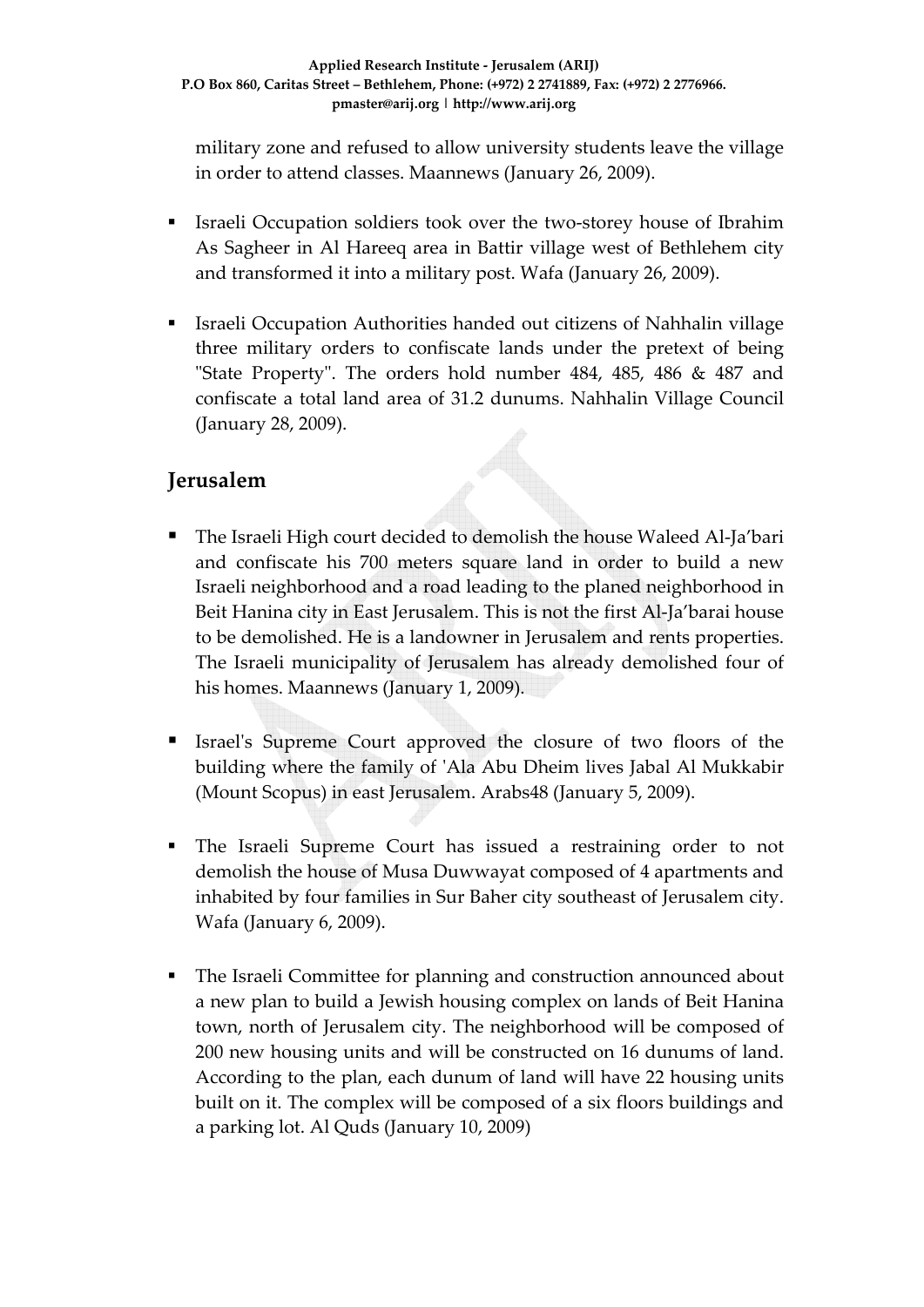- The Israeli Occupation Authorities issued a new military order number 09/01/T to confiscate 506 dunums of lands of Abu Dis city east of Jerusalem to build a new section of the Israeli segregation wall east of Maʹale Adumim settlement bloc. Al Quds (January 13, 2009).
- The Municipality of Jerusalem published an announcement declaring its ownership of 10 dunums of land under the law of Land expropriation in Al Ghars area in At Tur neighborhood east of Jerusalem and planted with hundreds of Olive trees owned by Al Hidra area. Al Quds (January 13, 2009).
- Israeli central Court ordered citizen Abdel Muʹti Abu Qteish to evacuate his house in Al Sheikh Jarrah neighborhood in Jerusalem city, claiming that the two Jewish families own the property. The 900 meters square house consists of four rooms and its facilities and is a home to 6 people. The court gave Citizen Abu Qteish two months to carry out the evacuation. Al Quds (January 17, 2009).
- Israeli Police force and guards stormed the Israeli neighborhood of Jabel Al Mukabbir, south of Jerusalem city and raided the family home of Abu Dheim and began immediately to evacuate the family from the upper floors of the house, which is comprised of four floors, and the closure of the windows with armed cement. Wafa (January 19, 2009).
- Israel again imposed restrictions on access to the iconic Al‐Aqsa Mosque in Jerusalem on Friday, allowing only men over 40 and women of all ages to worship. Maannews (January 13, 2009).
- The Israeli Occupation Bulldozers demolished for the second time the house of Talal Ashweiki in Al Sawahreh Bridge in ʹEin Al Louza Street in Wadi Qaddum in Silwan city under the pretext of being unlicensed. The house is 140 meters square area and is a home to 6 family members. Wafa (January 28, 2009).
- The Israeli army and Border Police, accompanied by two bulldozers demolished the two‐storey house (a basement and four apartments) belonging to Muhammad 'Eid Al Ja'bari in Tel Al Foul area of Beit Hanina. The house is 350 m². The house is a home to 45 family members. The family last received a demolition order in July 2008 but holds a court order issued one week ago stipulating the suspension of the demolition under 31 March 2009. However, the Israeli Army do not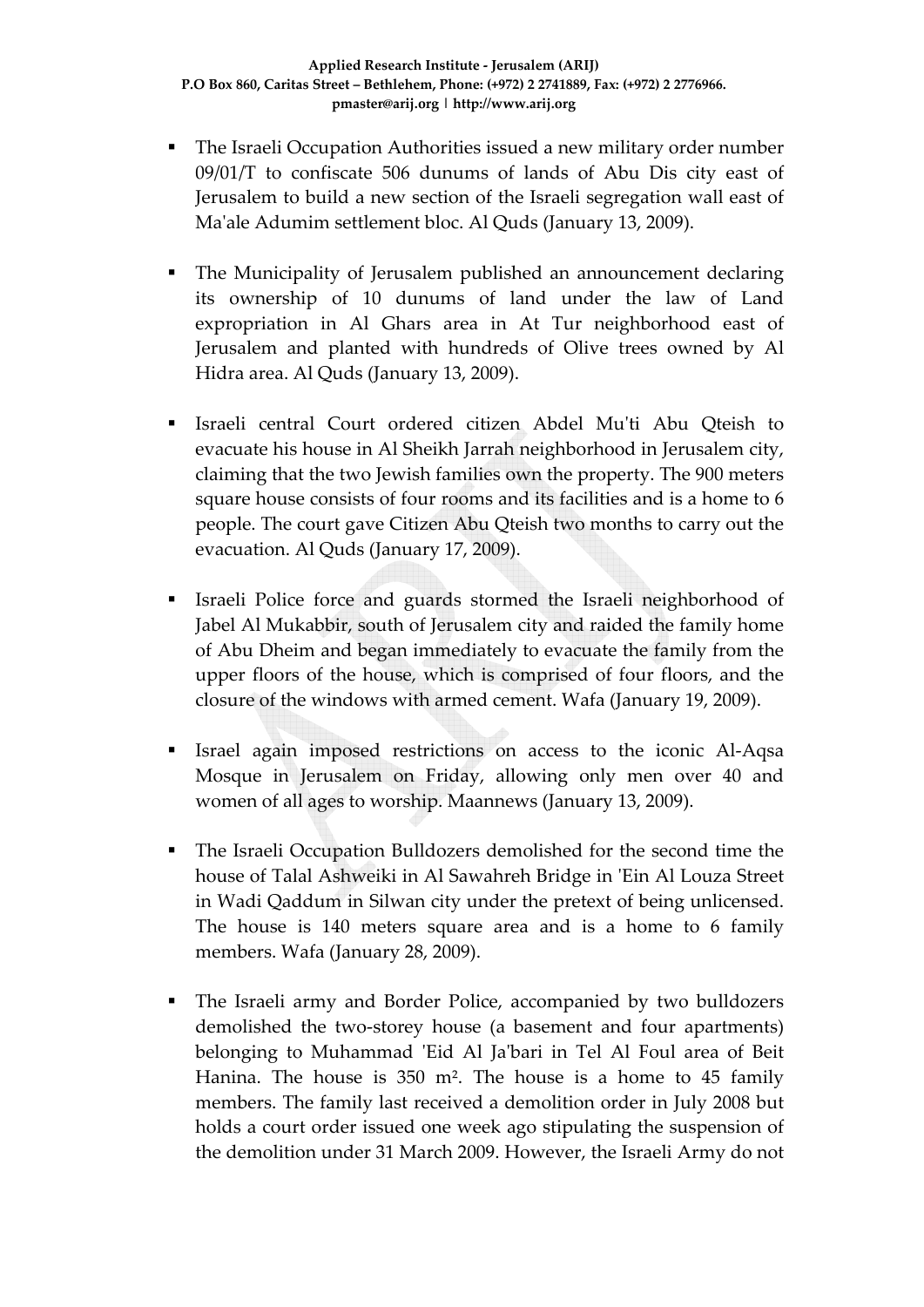seem responsive to the presence of a suspension order, claiming that they do not know anything about it. DWG (January 28, 2009).

- Israeli Occupation bulldozers uprooted 30 fruitful trees owned by Citizen Fawzi Issa with the aim of expanding the area of the confiscated land for the establishment of a new border crossing at Shu'fat's refugee camp in Jerusalem city. Arabs48 (January 28, 2009).
- The Israeli Mayor of Jerusalem city Nir Barakat froze "Marshal Project" which aims at investing 200 Million NIS to rehabilitate the infrastructure of East Jerusalem communities. Al Quds (January 31, 2009).

#### **Jenin**

- Israeli occupation forces set up several military checkpoints in Jenin Governorate in the northern West Bank, the first was erected between the villages of Al 'Arqa and Kafr Qud southwest of Jenin city, where soldiers stopped and searched vehicles and checked the identities of citizens. Wafa (January 1, 2009).
- Israeli occupation forces erected a number of military checkpoints at the entrances of several villages in Jenin Governorate north of the West Bank. The IOF set up a military roadblock at the entrance of Al 'Arqa village, and another checkpoint at the crossroad of Arraba town. IOF also erected a military checkpoint between Qabatyia and Marka villages south of Jenin city, and deployed an army infantry between Qabatyia village and Haddad resort south of Jenin city. The Israeli Occupation soldiers stopped vehicles, inspected and checked the identities of Palestinian citizens, and carried out a wide search Operation in the olive groves and agricultural lands adjacent to the checkpoints. Wafa (January 3, 2009).
- Israeli Occupation forces staged into Qabatyia village south of Jenin city, stormed Palestinian houses and destroyed properties, of which the house of Rashed Kameel was known. IOF also staged into Al ʹArqa village west of Jenin city and surrounded the house of Shadi Mahmoud Hamad and search it thoroughly. Al Quds (January 6, 2009).
- Israeli occupation forces set up several military checkpoints at the entrances of Jab', Al Fanduqemyia and 'Ijja, and another military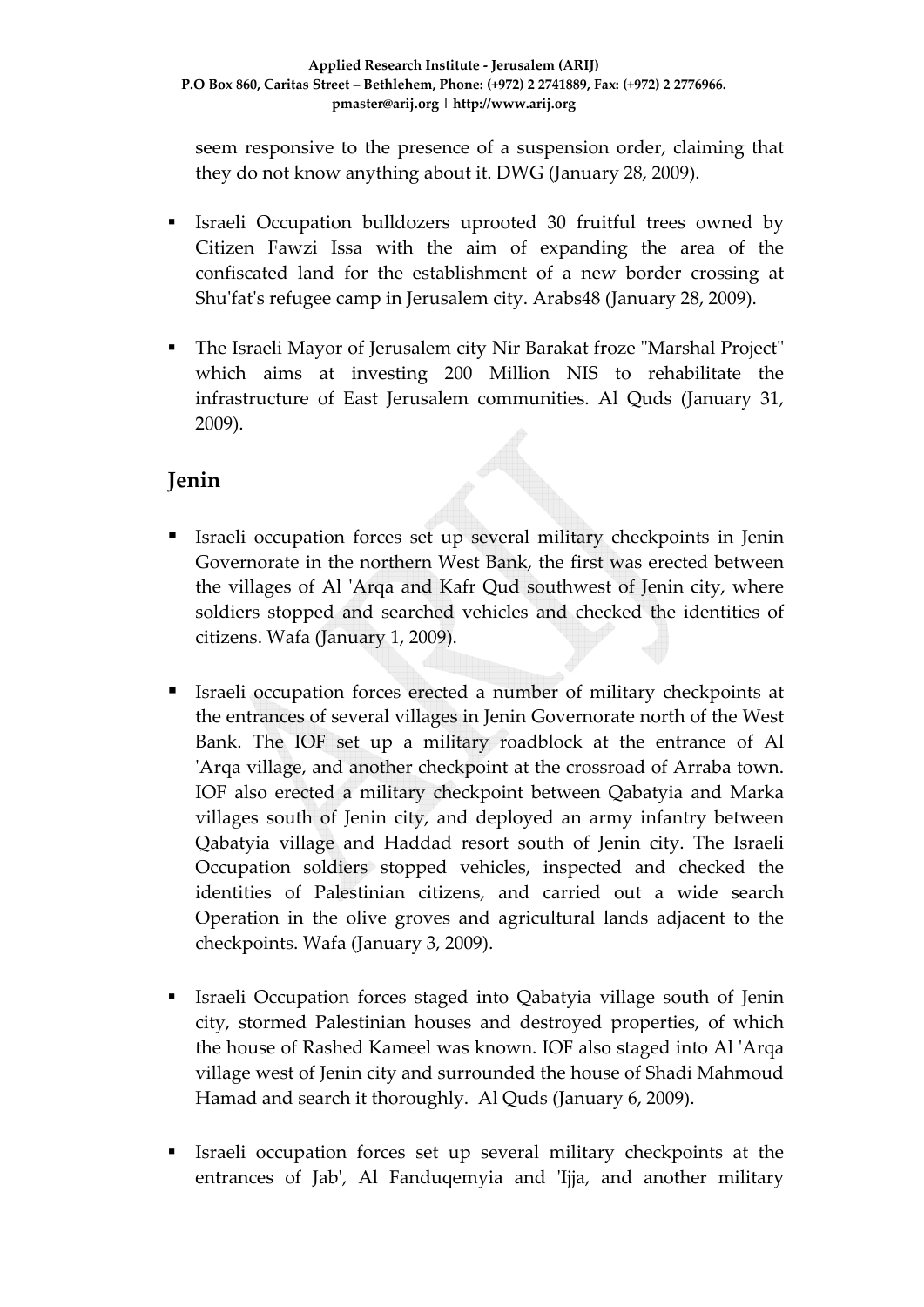checkpoint between the villages of Kafr Qud and Al Hashimiyah. The soldiers stopped Palestinian vehicles and checked the identities of citizens. Wafa (January 11, 2009).

- In the West Bank village of Qabatyia, south of Jenin city, Israeli troops stormed houses, firing stun grenades and ordering sleeping families into the street. More than a dozen military vehicles were deployed during the raids. The Israeli troops arrested, Muhannad Fathi Hanaisha, Muhammad Khozimieh, Muhammad Ahmed Abu Zaid, Usama Mahmoud Abu Zaid, and Ahmad Mo'men Abu Zeid. Maannews (January 24, 2009).
- The Israeli Occupation soldiers impose harsh measures on Palestinian Families living in Ahrash Al 'Omra area located northwest of Ya'bad village, behind the Israeli Segregation Wall path. Such measures come in an attempt to force families out of the area that the Israeli Authorities declared as "Closed Military Area". Al Quds (January 26, 2009).
- In Zabuba, a village near Jenin in the northern West Bank, Israeli Occupation forces imposed a curfew, closed roads with military roadblocks, raided the houses of residents, and prevented people from leaving the village. Maannews (January 28, 2009).
- Israeli army invaded the villages of Al‐Yamun and Silat Al‐Harthiya, west of the West Bank city of Jenin. The IO army roamed the streets and sporadically firing in the air. Maannews (January 31, 2009).
- Israeli occupation forces stormed the villages of Al Yamun and Zabuba west of Jenin city and conducted patrols in the streets and alleys under the heavy barrage of gunfire, which raised a state of terror and fear among the citizens. Wafa (January 31, 2009).

### **Hebron**

 Israeli troops invaded Tarqumiya and As‐Samu in the Hebron governorate, broke into several homes and detained Shehda Al‐Fatafta, Rami Hassan Al‐Badawi and Abd Al‐amid Eghtas. In As‐Samu village, the mayor was detained. All were taken to an unknown destination. Maannews (January 1, 2009).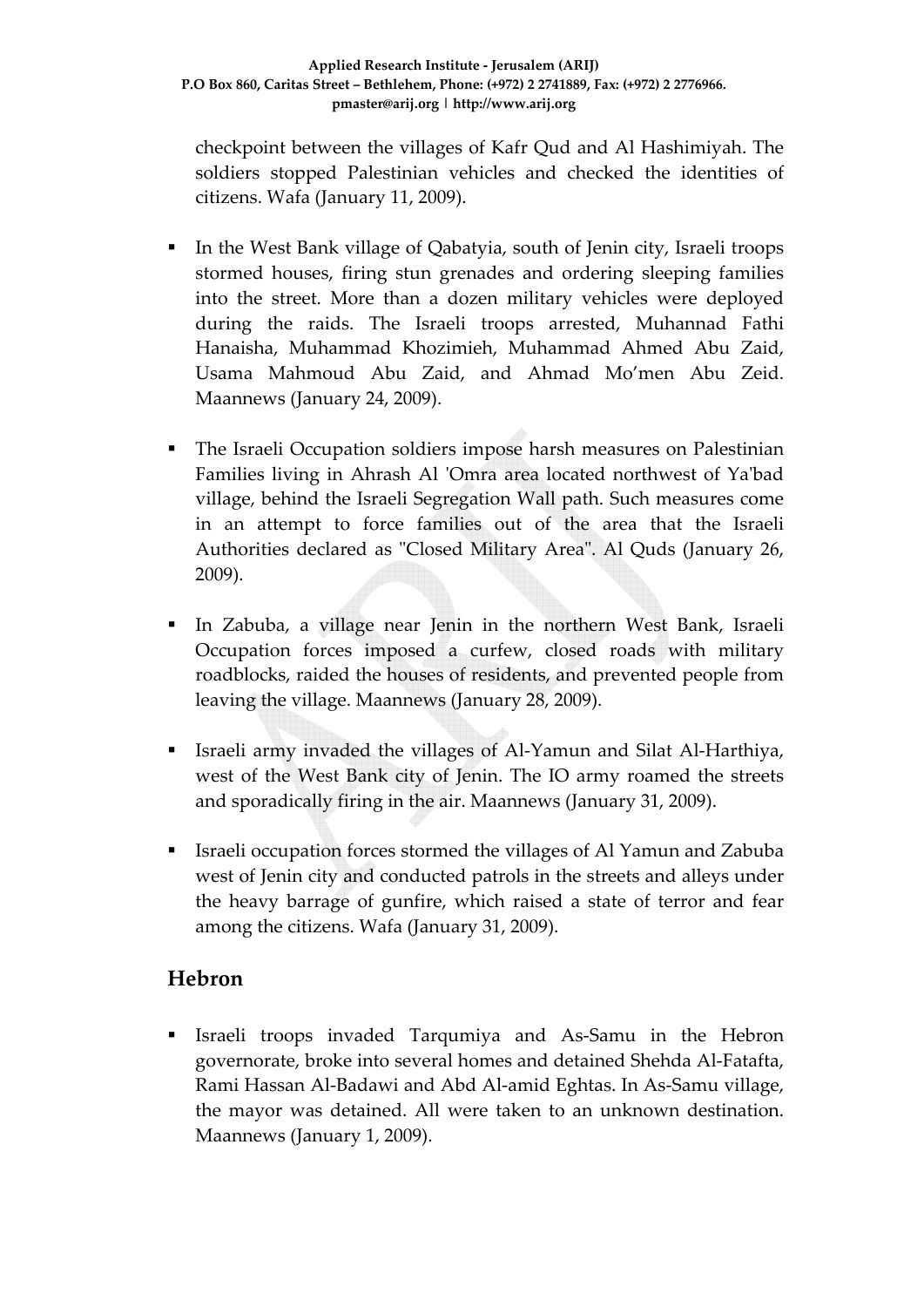- Israeli Occupation staged into Beit Ummer Town north of Hebron city and stormed the houses of Ayman Isma'il Sabarneh and Hasan Mahmoud Sabarneh. Wafa (January 1, 2009).
- Israeli Occupation soldiers staged into Idhna town west of Hebron city and stormed the houses of Yaser Theib Al Tumeizi, 'Adnan Ahmad Hasan An Najjar, Hasan Issa ʹAbdel Rahman Al Tumeizi in Al Qarnaʹa area. Israeli Occupation Forces also carried out a wide search Operation in the agricultural lands adjacent in Al Jaltiya area close to Adora settlement east of Idhna town. Wafa (January 2, 2009).
- Israeli soldiers stationed on the roof of a nearby house threw a tear‐gas grenade at the house of Nitham Rweshid in Al Shiekh neighborhood in the city of Hebron in the southern West Bank, which caused Cases of gas inhalation. Wafa (January 3, 3009).
- The IOF moved into Beit al-Roush village, southwest of Hebron. They raided and searched a number of houses, but no arrests were reported. PCHRGAZA (January 11, 2009).
- The IOF moved into Beit Ummar village, north of Hebron. They raided and searched a number of houses in Beit Ummar village, north of Hebron. PCHRGAZA (January 12, 2009).
- Israeli Occupation troops invade Beit Ar‐Rush village of Hebron just after ten in the evening and ransacked homes until five in the morning, when they retreated from the village. Israeli Soldiers forced citizens out of their homes while they were raided and trashed. Maannews (January 12, 2009).
- Israeli occupation forces stormed 70 Palestinian houses in Hebron city near Kiryat Arbaʹ settlement, Jabal Jawhar and the industrial zone. During the operation, IO forces forced Palestinian citizens outdoors, and were subjected to humiliating searches and attacks, and destroyed the contents of their homes. Jaber, Al Razem, Abu Sharkh, Al Qemari, Idris, and Marrar families own the targeted houses. Wafa (January 13, 2009).
- The IOF moved into the east of Hebron. They raided and searched dozens of Palestinian houses near "Kiryat Arba" settlement and Jouhar Mount. PCHRGAZA (January 13, 2009).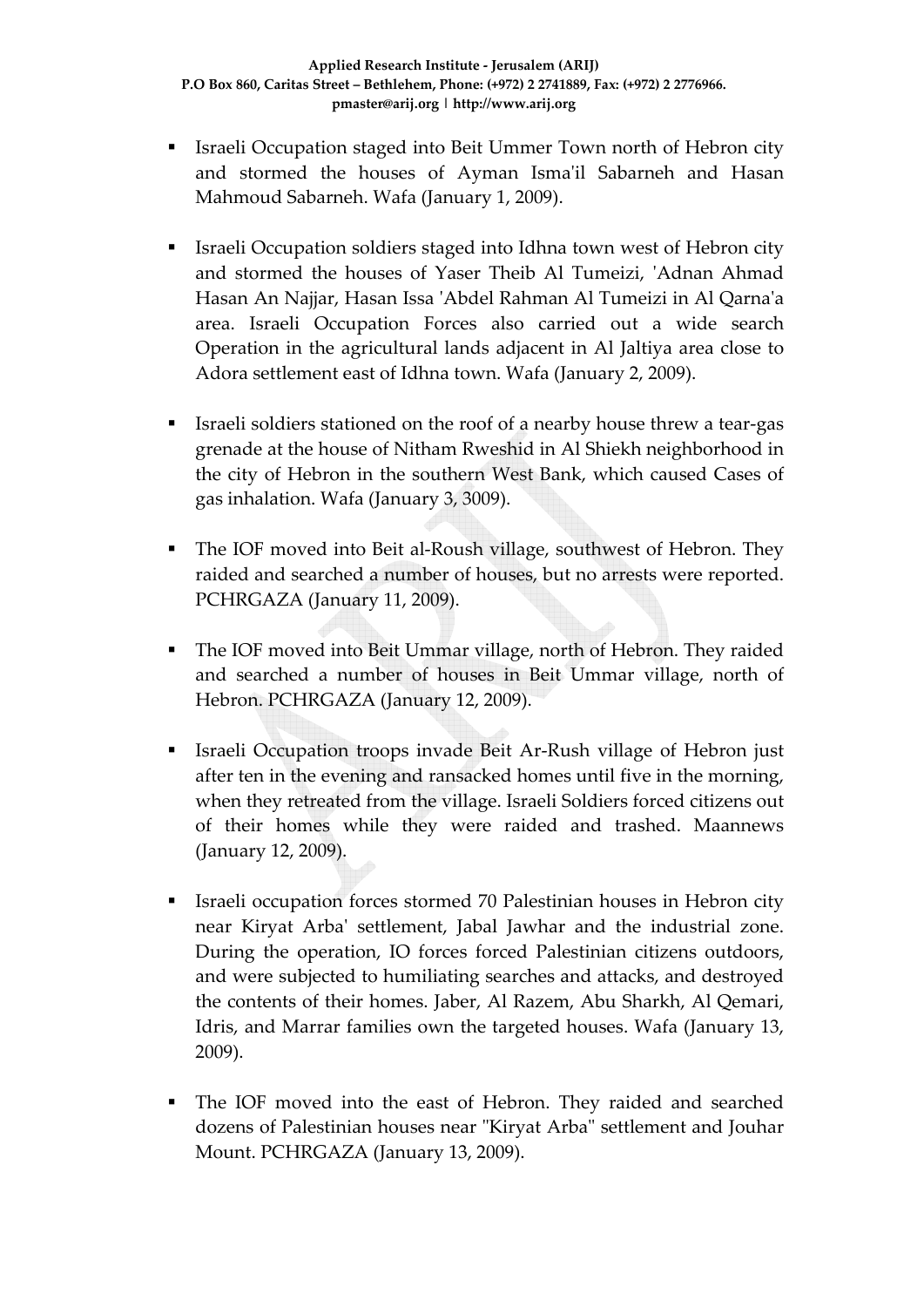- The IOF moved into Dura village, southwest of Hebron. They raided and searched a number of houses and arrested two Palestinian civilians; the IOF also moved into Beit Oula village, northwest of Hebron. They raided and searched a number of houses and arrested 'Abdul Fattah Mahmoud al-'Amla. PCHRGAZA (January 13, 2009).
- The Israeli Occupation authorities announced that the lands between the 1949 Green Line (Armistice Line) and the line of the Israeli segregation wall in Hebron Governorate are closed military areas. Landowners wishing to access their lands have to issue permits from the Israeli Civil Administration in Hebron Governorate. Al Quds (January 17, 2009).
- Israeli Settlers attacked several Palestinian houses northeast of Hebron city located between Kharsina and Kiryat Arbaʹ settlements. Among houses, the following were known: Faisal Al Haslamon and 'Ayed Haddad. Another settlersʹ group from Kiryat Arbaʹ settlement also attacked Palestinian houses in ʹEin Bani Saleem area. Khalifa Da'na and Abdullah Da'na own the houses. Al Quds (January 19, 2009).
- The Israeli Occupation Authorities handed out residents of Yatta Town south of Hebron city a new military order holding number 06/09/S which states the prohibition of Palestinian Lands owners from accessing their lands segregated behind the segregation wall. The order also states that Israelis have the right to come and stay on the targeted land targeted under the so-called 'right of return ' (No. 5710 of 1950). The order includes the lands of Asfar Hamlet, Ras Bir Al ʹAd, Umm Al Khus and Imnezel. The Israeli occupation authorities also issued a new military order No. (S/03/09) prevents Palestinian land owners from accessing their lands segregated behind the Israeli Segregation Wall in Hebron Governorate. Landowners will have to issue permits form the Israeli Civil Administration to be able to access their lands behind the wall. Both orders will hinder the access of Palestinians to around 40000 dunums of lands segregated behind the wall. Wafa & Al Quds Wafa (January 19, 2008).
- The Israeli Occupation forces stormed the houses of Muhammad Yahya Manasra and Mahmoud Hila Musa Zeidat from Bani Naʹim village east of Hebron city. Wafa (January 19, 2009).
- Israeli Occupation Troops raided the city of Sa'eer, near Hebron and seized eight of its residents, wreaking havoc in and around homes and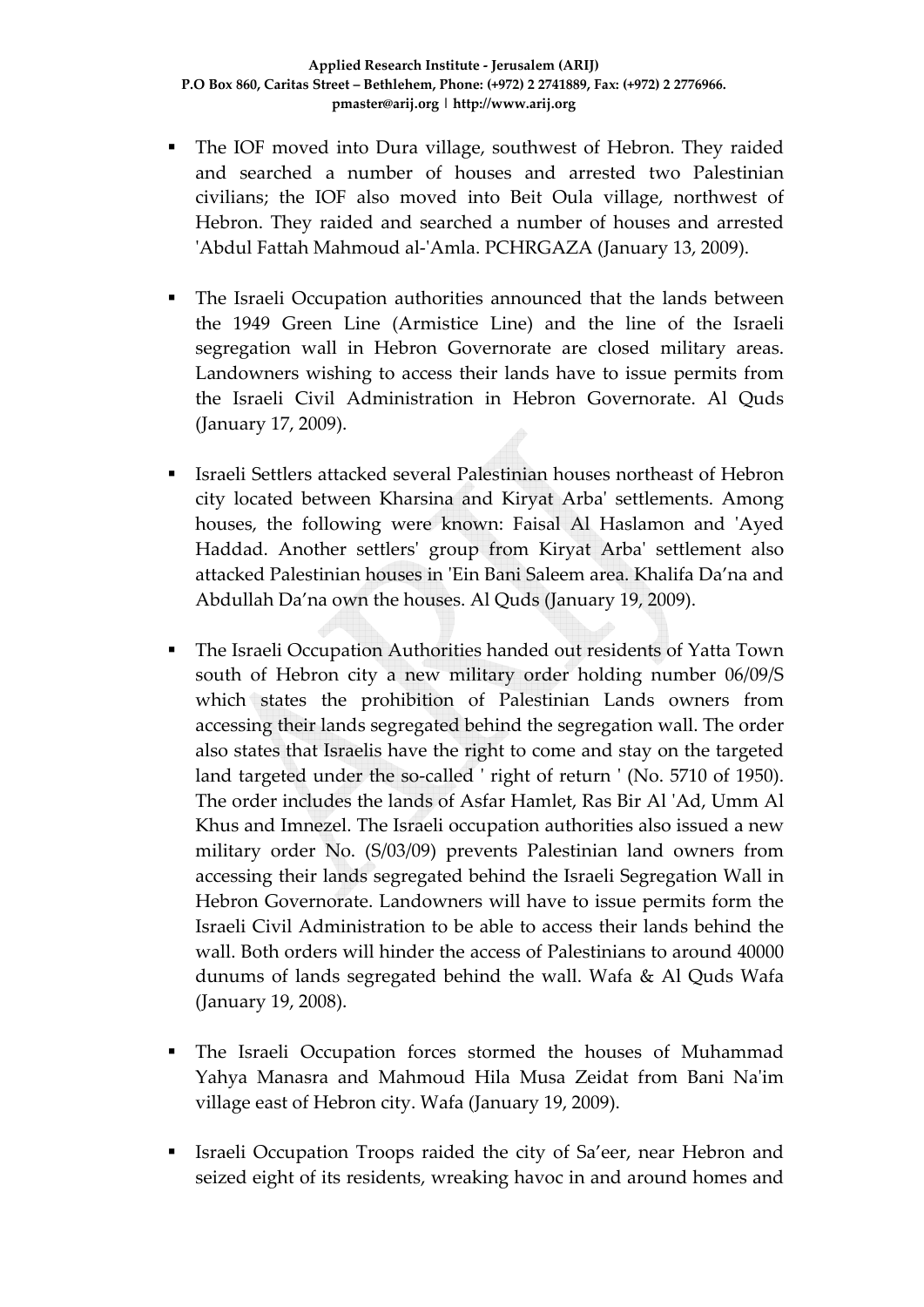damaging furniture and the interior of at least one. The army fired percussion grenades inside homes, broke items belonging to residents, and forced others out into the cold for several hours while a number of young men were beaten and eventually detained. Maannews (January 20, 2009).

- The Israeli Occupation authorities issued a new military Order that prohibits Palestinian farmers in Hebron Governorate from accessing 45 thousand dunums of lands segregated behind the Israeli Segregation Wall. The order holds number 09/03/S and extends from Al Jab'a village in the north, to the Dead Sea area in the south. Al Quds (January 21, 2009).
- Israeli Occupation Forces staged into Idhna town in Hebron Governorate and stormed the houses of Ayman Muhammad Ahmad At Tumaizi, Salah At Tumaizi, Nidal At Tumaizi, Ismaʹel Ahmad Muhammad At Tumaizi, Ahmad Abd Rasheed Tumaizi, Ziad Abdel Majeed Tumaizi, Hazem Taha Tumaizi, Abdel Majeed Tumaizi, Khaled Yousif Tumaizi, Isma'el Yousif Tumaizi, and waleed Yousif At Tumaizi, searched their contents and forces citizens to evacuate the houses under the threat of weapons. IOF also stormed a number of Car-repair shops in Adhahriyah town south of Hebron Governorate and thouroughly inspected them. Among owners, the following were known: Mahmoud Shaker Al Qaisieh and Basem ʹAmmar Al Smamrah. In addition, IOF stormed the house of Bassam Abu Daoud in Al Zeidat neighborhood in Bani Naʹim village. Al Quds (January 22, 2009).
- The Israeli occupation authorities set up a Jewish candlestick (Hanuka) at the top of Takruri Mountain in the old city of Hebron. The four meters high iron made candlestick stands close to a military watch tower that was erected in the site in the year 2000 over a piece of land owned by the Hebronite citizen Mr. Yusif Abbas Amro. Al Quds (January 22, 2009).
- Israeli settlers from Karmiʹel settlement located east of Yatta town to the south of Hebron city took over tens of dunums of Palestinian lands near the settlement. The settlers hedged the lands of "Umm Tha'la" and "Umm Al Khair" located west of the settlements with barbed wires in an attempt to expand the area of the settlement and prevented local Palestinian resident from approaching the fence. Confiscated lands belong to Abu Hamid, Qar'ish, Abu Fanar families, and many others in the town. Maannews & PalToday (January 25, 2009).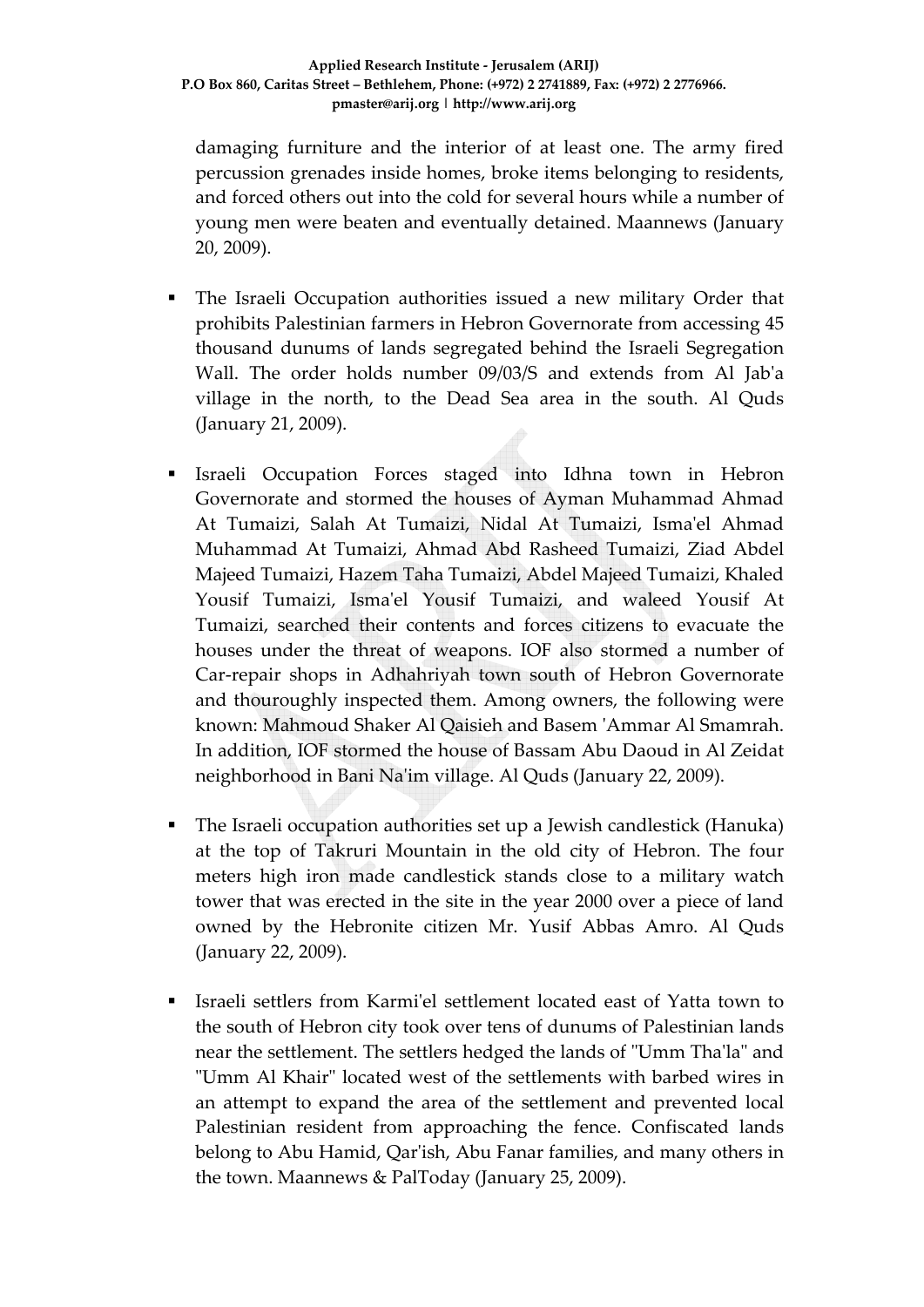- Israeli Occupation soldiers staged into Dura town south of Hebron city and carried out an intensive house‐to‐house search. Among owners, the following were known: JamalYusif 'Amr and Fatima 'Atef 'Amr. Wafa (January 26, 2009).
- The Israeli Occupation Authorities handed out citizen Ismaʹil Al ʹIdra in Addirat village east of yatta town a military warning to demolish his two houses, each 120 meters square area, and are inhabited by at least 20 persons. The IOA also gave Citizen Isma'il 'Illian 'Awad another military warning to demolish his 8 meters square room in the village and another order to halt reclamation work in his land. In addition, another military order was given to Citizen Isam Musa Mussallam to halt the construction work in his land in Um Lasfa village. Wafa (January 27, 2009).
- Israeli Occupation Forces stormed a number of Palestinian houses and commercial stores in Ad Dhahriyah town in Hebron Governorate and caused damages to properties. Among house and storeowners, the following were known: Mahmoud Hasan Shanyour, Ahmad Issa Mansiyah, Jihad Abu Dayyah, Misbah ʹAzmi Al Hawareen, Mahmoud Shaker Shanyour, and Ibrahim Issa Al Samamrah, ʹAbbas Shaʹban and Younis Tayyem. Wafa (January 27, 2009).
- Israeli Occupation Army staged into Surif town south of Hebron city and stormed a number of Palestinian houses and caused damages to properties especially in Al Hila, Rojom Al Sera, Deir Breka, Ad Duhur and Al Qarna neighborhoods. Wafa (January 29, 2009).

#### **Tulkarem**

- Wastewater and pesticides flowing from the Israeli chemical factory established on Palestinian lands in the western neighborhood of Tukarem city caused unknown symptoms of sickness to citizen Husam Bilal Ismail Abu Rabeeʹ who lives in Irtah village south of the city. Al Quds (January 19, 2009).
- Israeli Occupation forces staged into Tulkarem city from its eastern entrance and stormed a number of workshops owned by ʹAbed Al Jallad and Abdel Kareem Jaber and confiscated a number of cars and car-parts. Wafa (January 27, 2009).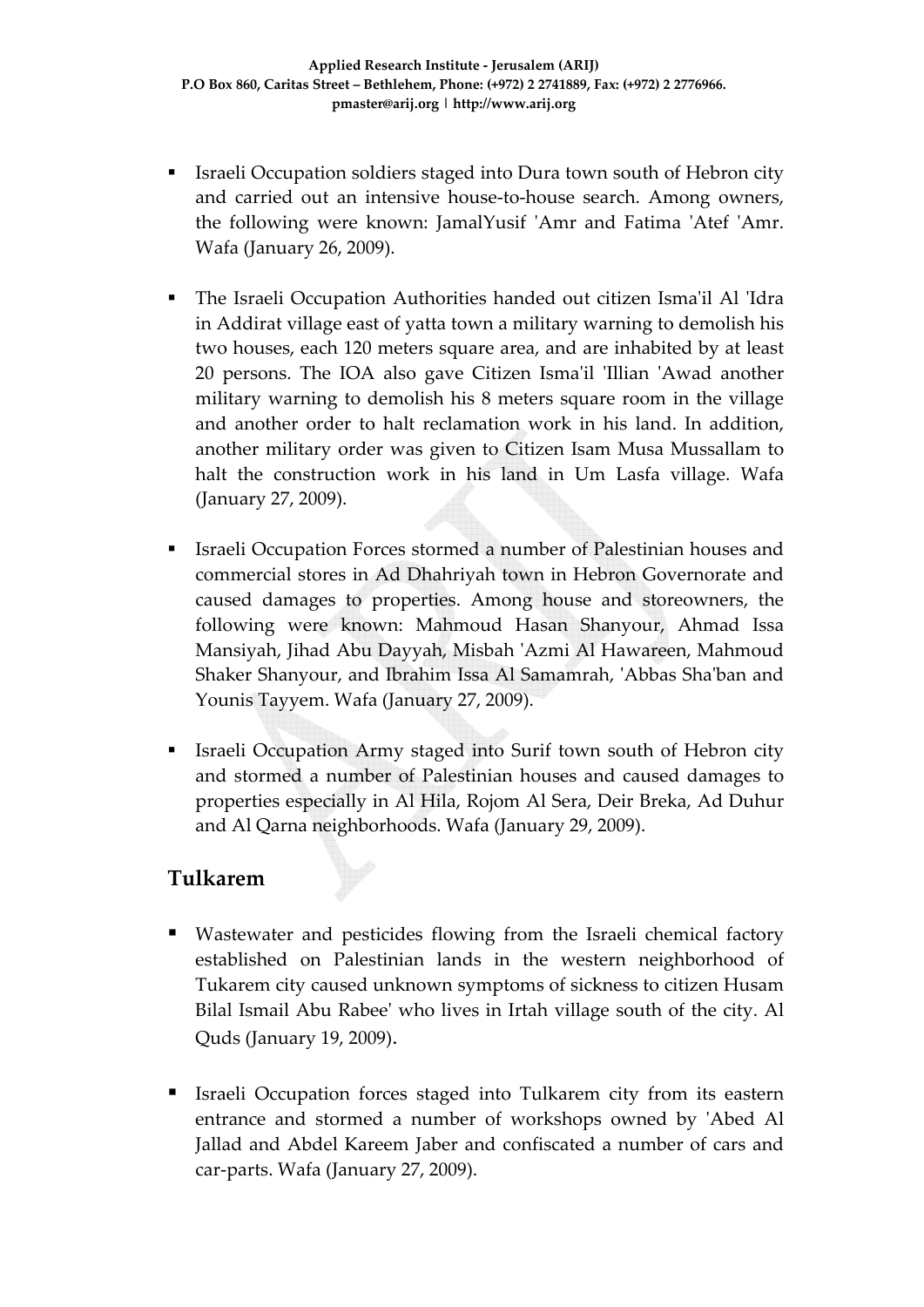### **Ramallah**

- Israeli occupation forces fired tear gas and toxic cocktail bombs on Palestinian houses located close to the checkpoint erected at the entrance of the village. The bombs have caused the complete burning of ʹYusuf Ahmed Khawajaʹ house including the living room, the electrical appliances, and electronic devices. Wafa (January 1, 2009).
- Seizure order number t/76/04 (extension) extending effect of temporary fence near Beit Surik**.** The original seizure order issued in 2004 allowed the construction of a temporary route of the separation fence in the area west of Beit Surik and Biddu, until the government decides on the continuation of the route in the area of Beit Iksa. The order refers to further land seizure for the temporary route, to be in place until December 2009 (this order also arrived unsigned and without a date). In addition, at the same area, about two months ago the security forces erected a new checkpoint on the road to Beit Iksa, preventing anyone who is not a resident of the village from entering it. PEACENOW (January 16, 2009).
- Five Israeli military vehicles raided the Zein restaurant in the Resorts area, Sath Marhaba, Seriet Ramallah, and Ramallah Park. Soldiers stopped a number of citizens in the streets near Sath Marhaba and the Seriet Ramallah, checked their identity cards, and reversed traffic in the area. Maannews (January 25, 2009).

### **Salfit**

■ Israeli occupation soldiers block traffic through Za'tara checkpoint, and searched cars and checked the identities of Palestinian citizens. Wafa (January 4, 2009).

### **Tubas**

 The Israeli Occupation Forces closed down Al Hamra checkpoint located between Tubas and Jenin Governorates in the northern West Bank for three hours and hindered vehicular and pedestrian movement. Al Quds (January 7, 2009).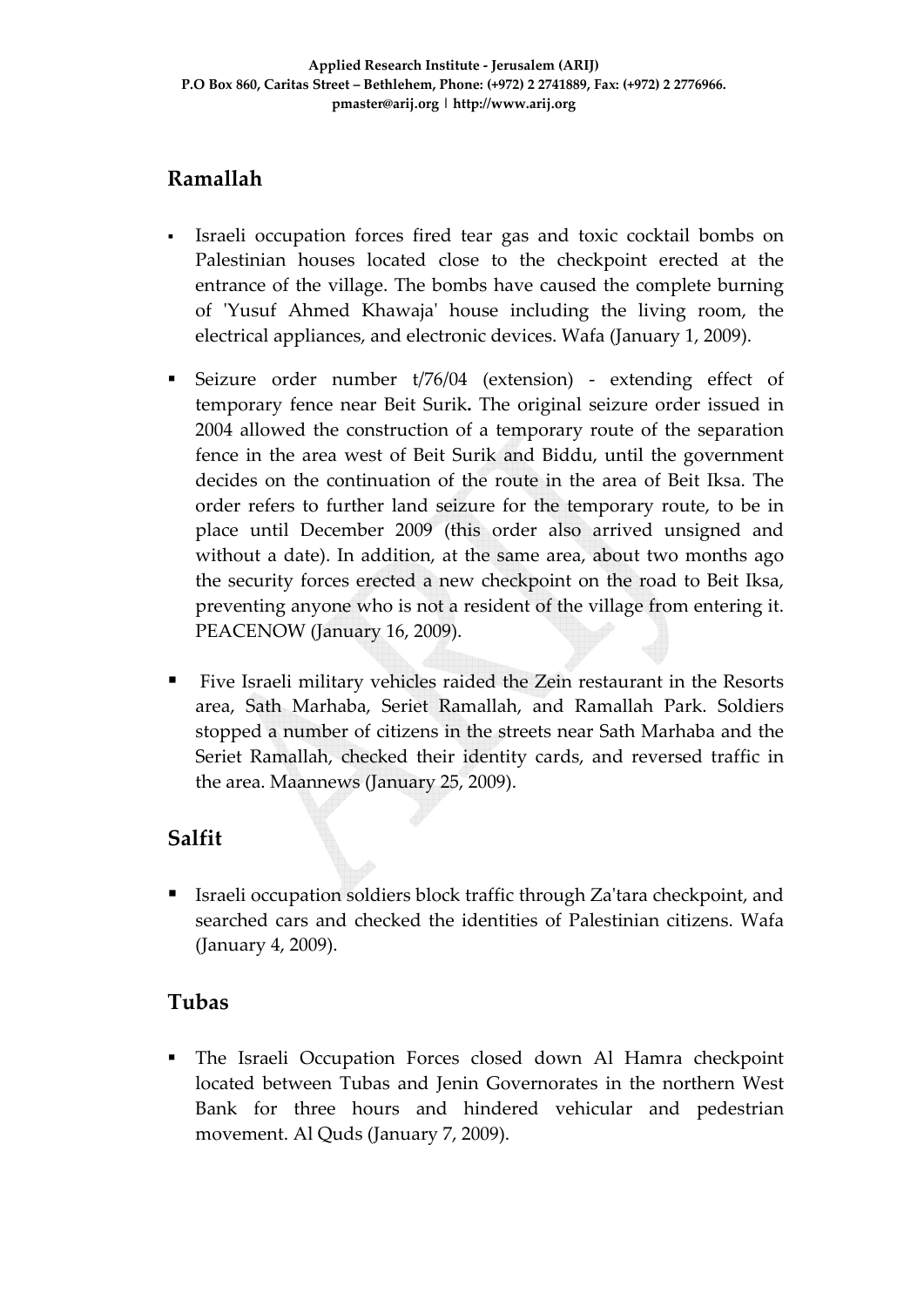A number of Israeli settlers expelled some Palestinian shepherds from Al Hammamat area east of Tubas city while they were grazing their livestock and forced them to vacate the area under the threat of weapons. Wafa (January 26, 209).

# **Qalqilyah**

- Several Israeli military vehicles overran Kafr Laqif village and forced several families to evacuate their homes east of Qalqilyah. The families were interrogated and the homes searched; Maannews (January 1, 2009).
- An Israeli settler tried to break into ʹOmar Ebn Al Khattab Mosque in the eastern neighborhood of Kafr Qaddum village. Al Quds (January 10, 2009).
- Seizure order number t/78/06 (extension and modification) ‐ Updating the fence surrounding the village of Azzoun Atmeh**.** Israeli forces updated a fence built in recent years around the village of Azzoun Atmeh. The IDF added barbed wire on the fence and erected a new inspection point. Residents of the village received in recent weeks a seizure order for the "renewal and modification of the fence" around their village. The order is missing the signature of the Commander of the Judea and Samaria Division, and is missing a date. The effect of the order, like the previous orders is only 60 days. According to the planned route of the separation barrier, a fence from every side should surround the village but most of the village's land and agricultural fields should remain inside the fenced area. The temporary fence built around the village allows its residents access to a more limited area. PEACENOW (January 12, 2009)
- The Israeli occupation army added Spiral barbed wires along the southern fence which stretches from Oranit settlement in the west to Sha'are Tekvah settlement in the east of five-kilometers long and caused the isolation of thousands of dunums of agricultural lands and an artesian well, and many workshops and factories in addition to nine houses inhabited by 75 people in the village of Azzun Al 'Atmeh in Qalqilyah Governorate. The Israeli military authorities also established two gates; the first was at the village's southern junction, which is already closed with earth mounds and cement blocks since 2000, and another near Al Shella artesian well. The IOF also hindered citizens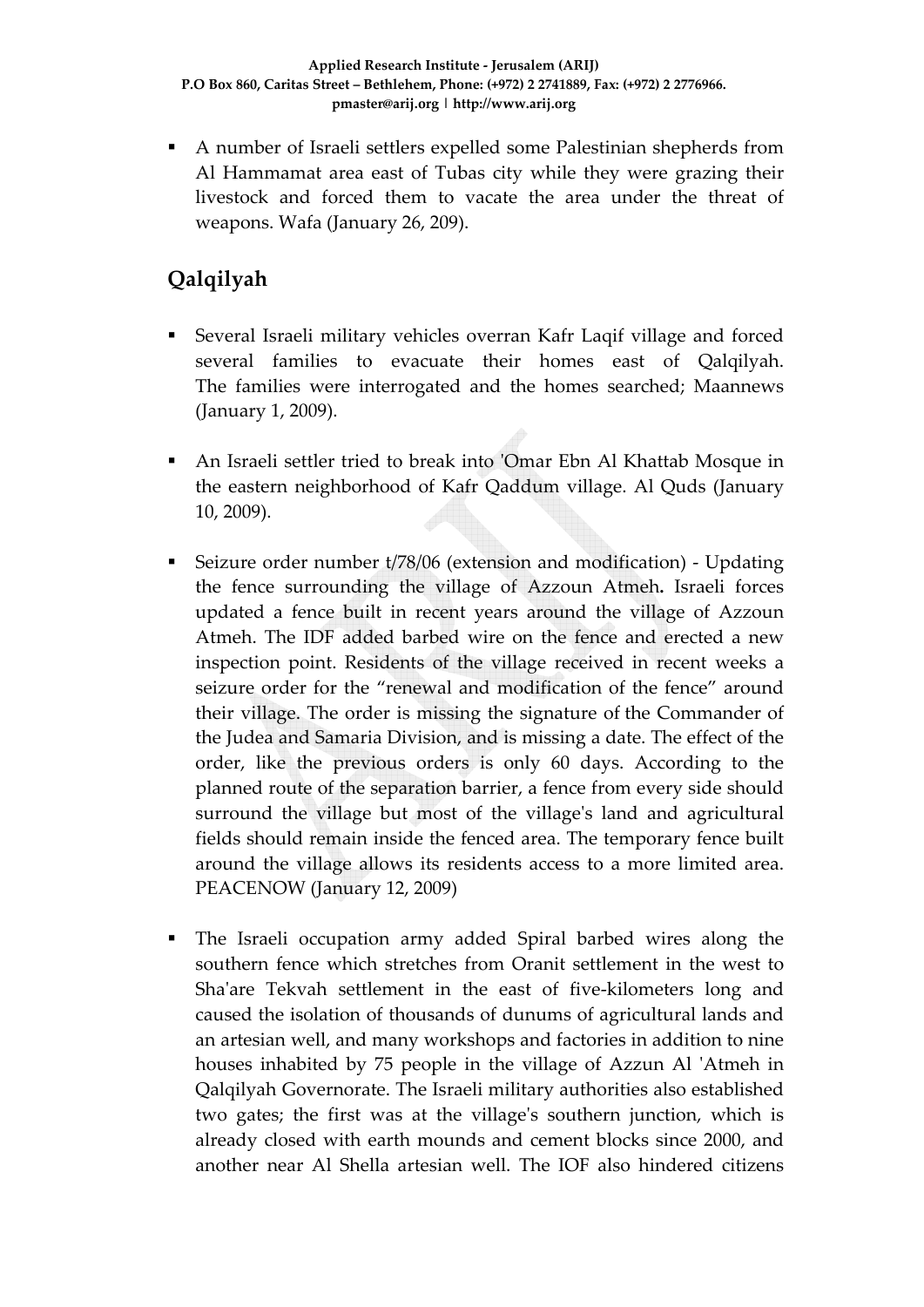and those isolated from entering or leaving under any circumstances. Wafa (January 27, 2009).

- Israel reimbursed Palestinian farmers in the West Bank city of Qalqilyah on Thursday for damages incurred to their farmlands by flooding from Israel in 2004. The Palestinian farmers had filed a lawsuit claiming damages after a water line on the Israeli side of the separation wall spilled over into farmland in the area. Maannews (January 29, 2009).
- Israeli troops overran Hijjah village near Qalqilyah and raided several houses, one from the Masalha family where the troops damaged the home and detained 23‐year‐old Zakariyah Mufid Masalha. A second home near the Masalha's was also raided, and brothers Khader and Assem Masalha were detained. Maannews (January 30, 2009).

#### **Nablus**

- Israeli Occupation Forces obstructed the access of Palestinian citizens through Beit Iba and Shavei Shomron checkpoints. Al Quds (January 1, 2009).
- Israeli Occupation forces invaded Beita village near Nablus city and imposed a curfew on the village. The IOF shut down the main market and ordered residents indoors through a loudspeaker. Israeli troops used tear gas and sonic bombs to clear the streets. In Huwwara village, Israeli Occupation forces imposed tight curfew on the village, and have stationed soldiers on the roofs of homes belonging to residents Turki Huwari and Abu Khader. The houses are now being used as military lookout posts. East of Nablus Israeli soldiers fired flares and are searching the area on the pretext that an Israeli settler bus came under fire nearby. Maannews (January 5, 2009).
- Israeli Occupation forces closed staffing the checkpoint of Beit Furik east of Nablus preventing Palestinians from moving in or out of the city. Maannews (January 7, 2009).
- Israeli settlers staged into Qaryut village south if Nablus city closed the village's main entrance and starting constructing a colonial road on lands of the village to link Israeli settlements such as Eli, Maʹale Levona and Shilo with each other. Al Quds (January 15, 2009).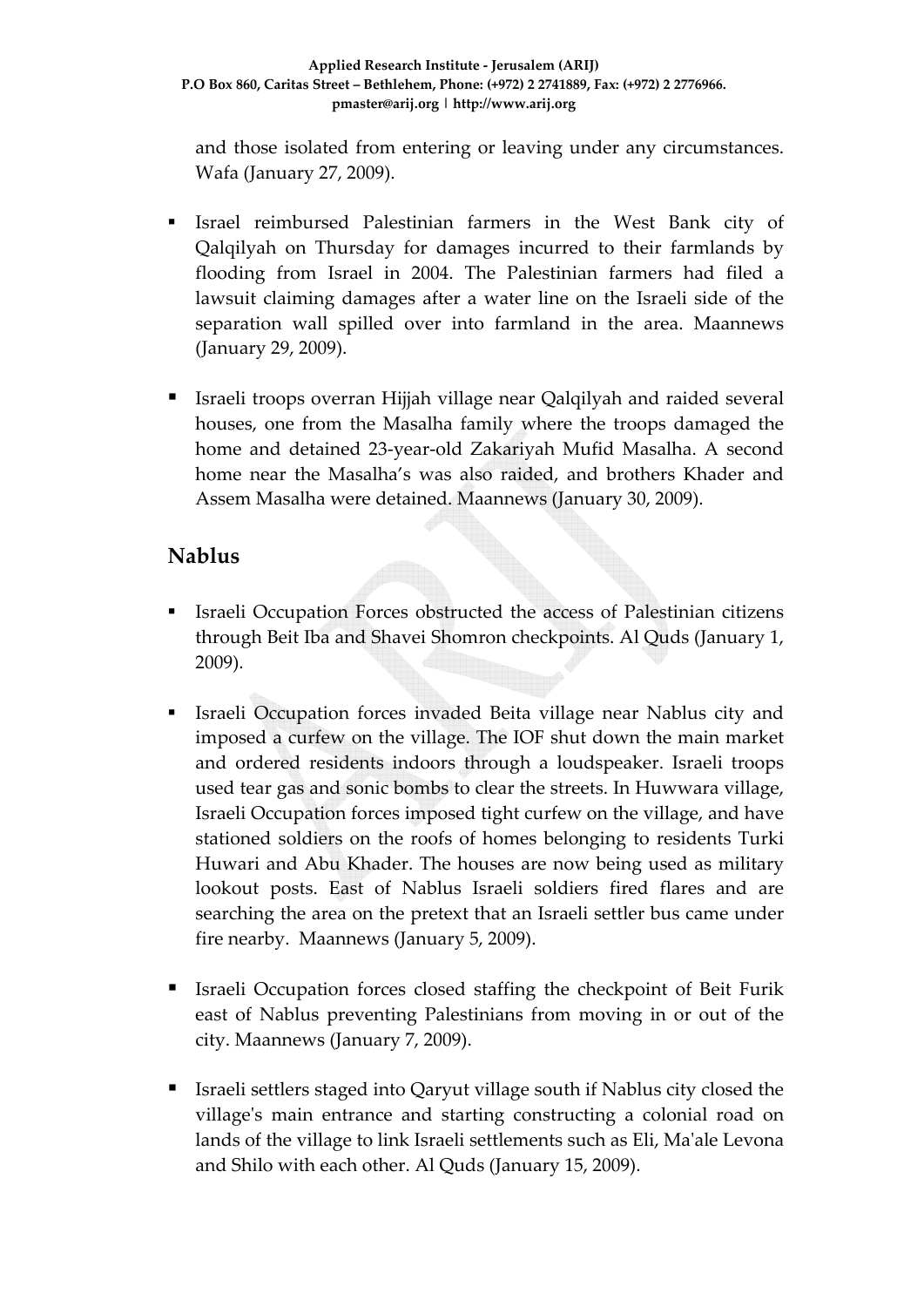- Israeli settlers of Yetzhar settlement attacked Palestinian cars south of Nablus city with stones and empty bottles. Al Quds (January 16, 2009).
- Israeli forces invaded the West Bank village of Huwwara, south of Nablus city, erected several checkpoints on the main street, and imposed a strict curfew. Israeli troops have also closed the entrances to the village and those of two nearby villages, Beita and Einabus. Because of the curfew, Huwwara residents were forbidden from walking in the main streets of the town. Maannews (January 17, 2009).
- A number of Israeli patrols invaded the villages of Asira and Beit Umrin, where they "entered a number of houses and searched them thoroughly. Soldiers dragged residents from their homes before taking them to an undisclosed location. Maannews (January 20, 2009).
- The Israeli Occupation Forces staged into Kafr Qali village south of Nablus city and stormed the house of Sanad Sobhi, Dia Mansour and Saqr ʹAli. Wafa (January 23, 2009).
- The Israeli Occupation soldiers staged into Beit Dajan village east of Nablus city, stormed, and searched a number of Palestinian houses and an office belonging to Palestinianʹs people party office. Wafa (January 27, 2009).

#### **Others**

- Israeli extremists attempted to set fire into Al Bahar Mosquein Tiberias city inside the 1948 Green Line (Armistice Line).Al Quds (January 2, 2009).
- Four flights carrying 250 new enthusiastic immigrants from US, Canada and Britain land in Ben Gurion Airport in a joint operation of Nefeshe BʹNefesh and the Jewish Agency. Ynetnews (January 4, 2009).
- In a report issued by the General Secretariat of the Council of Ministers stated that the Israeli aggression on the Gaza Strip has resulted in the complete destruction of 37 residential houses, partial destruction of hundreds of Palestinian houses, destruction of 7 Mosques, 20 blacksmith workshops, 4 money Exchange stores and a medical center,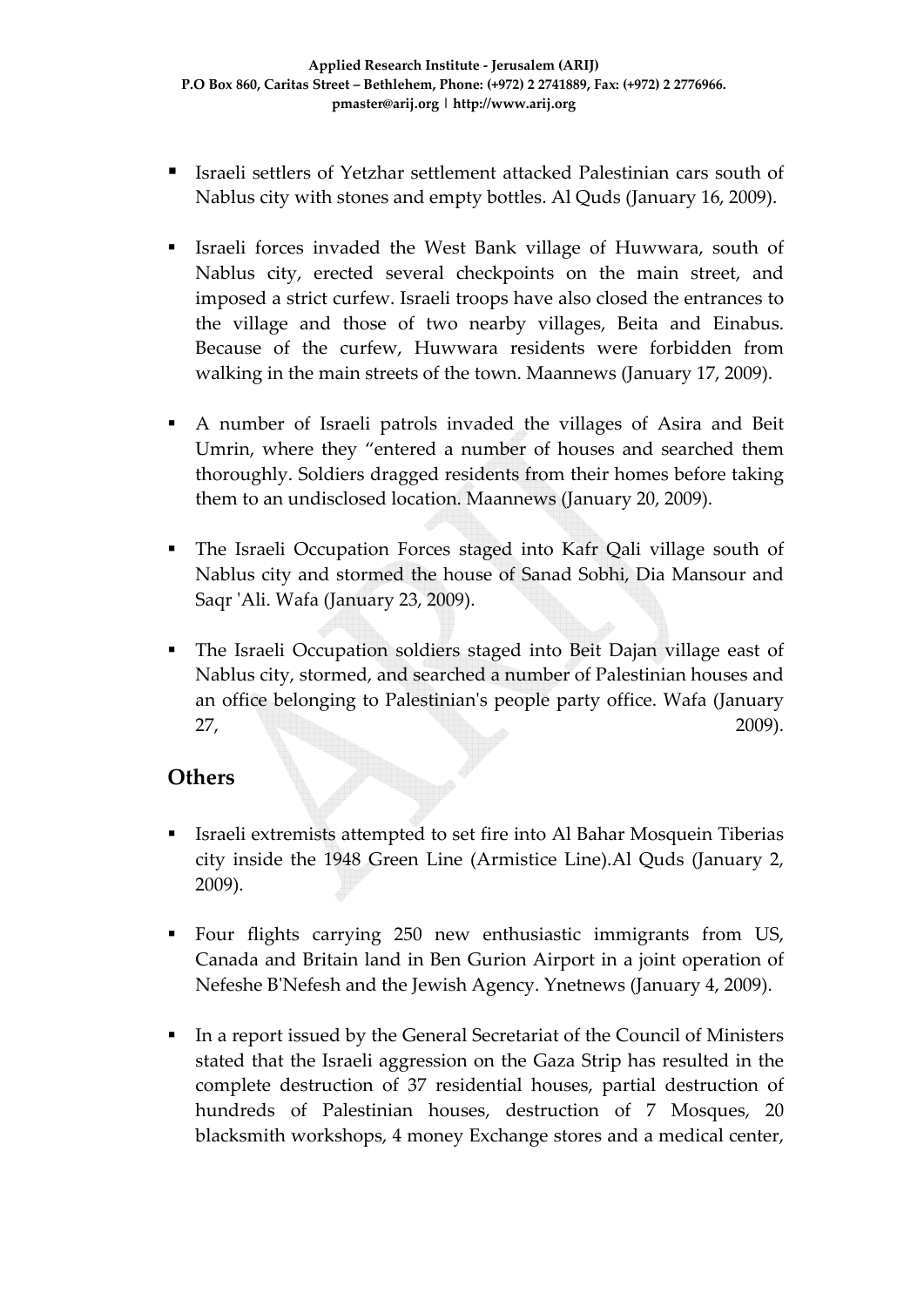3 fishermen ports, 67 Security headquarters, and 25 governmental buildings. Al Quds (January 7, 2009).

- The Israeli government has approved a fortification plan for homes within nearly three miles of the Gaza separation barrier, but the government wants to extend the range by approximately 700 feet in order to include more kibbutzim that have been under attack. The plan was based on the demand of Israeli residents living on the borders with the Gaza Strip to allocate NIS 500 million to complete construction of security rooms for all 8,000 families within the official 4.5‐km. danger zone. So far, the government has allocated NIS 327m. for the first phase of the program, enough for only  $3,000$  [housing](http://www.jpost.com/servlet/Satellite?pagename=JPost/JPArticle/ShowFull&cid=1226404710327) units in the [zone.](http://www.jpost.com/servlet/Satellite?pagename=JPost/JPArticle/ShowFull&cid=1226404710327) INN (January 13, 2009).
- Israel's High Court says a water company can extend a waste line through a historic Islamic cemetery at the entrance of Ramla. The decision rejected a petition filed by the Al‐Aqsa Foundation which argued that the line's construction should stop long enough for an alternative route to be agreed upon, insisting that workers stop digging in the cemetery until new plans could be arranged. Maannews (January 22, 2009).
- The Likud-led government Benjamin Netanyahu said that he would not build new settlements in the West Bank but would allow for natural growth. He said" "I have no intention of building new settlements in the West Bank," "But like all the governments there have been until now, I will have to meet the needs of natural growth in the population. I will not be able to choke the settlements." Haaretz (January 26, 2009).
- The number of new structures in the West Bank settlements and outposts increased by 69 percent in 2008, compared to 2007, according to a new study released by Peace Now. The report added that the settler population grew from 270,000 in 2007 to 285,000 in 2008. According to Peace Now, construction was begun on 1,518 settler structures, of which 261 were located in unauthorized outposts. Out of these, 927 structures, or 61%, were within Israel's West Bank security barrier and 39% - 591 structures - were outside it. The 1,257 new structures in the settlements in 2008 represent a 57.12% increase over the 800 new structures erected in settlements in 2007. Out of 1,257 structures, 748 were permanent and 509 were caravans. In 2007,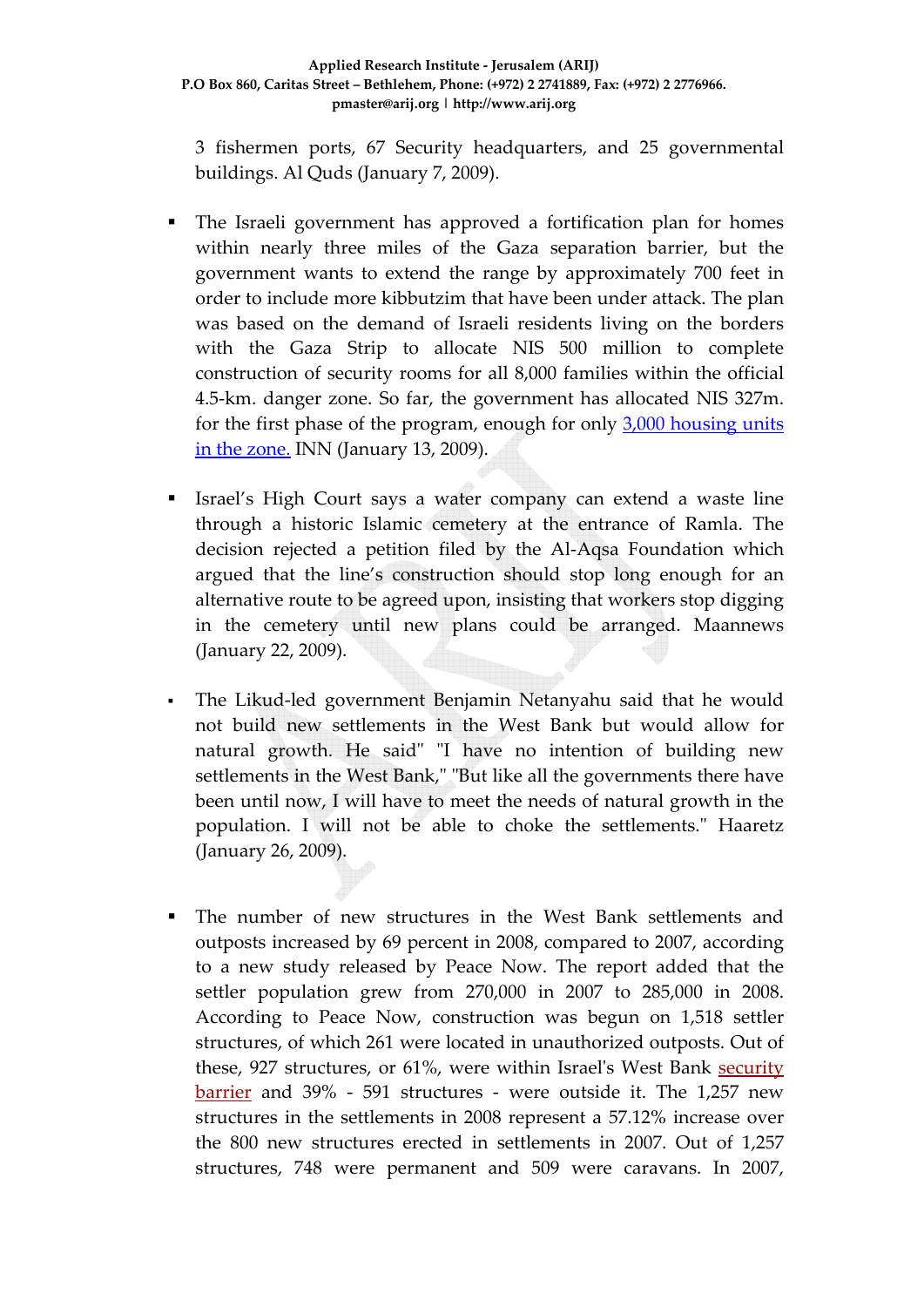according to Peace Now, 442 new structures were permanent and 368 were caravans. In the 100 outposts the government has committed to evacuate, the report said, growth has more than doubled. In 2008, 227 new caravans were added and work was begun on 34 permanent structures. At the Migron outpost, which is slated to be moved to the Adam settlement in the next few years, five new structures were added and work was begun on a sixth. **[JPost](http://www.jpost.com/servlet/Satellite?pagename=JPost%2FJPArticle%2FShowFull&cid=1233050189893)** (January 27, 2009).

 The Israeli group Peace Now reported that Israel accelerated construction in illegal settlements in the West Bank during 2008. The construction included 1,257 new structures were built in settlements during 2008, compared to 800 in 2007, an increase of 57 percent. Building more than doubled in "outposts," with 261 structures built, compared to 98 the year before. Despite a pledge to dismantle outposts, "not a single real outpost was evacuated," the report said. PEACENOW (January 29, 2009).

| <b>District</b> | Land             | Land           | Uproot       | <b>Houses</b>  | <b>Houses</b>    |  |
|-----------------|------------------|----------------|--------------|----------------|------------------|--|
|                 | Confisca         | <b>Threate</b> | ed           | <b>Demolis</b> | threatened       |  |
|                 | ted              | ned            | <b>Trees</b> | hed            | be<br>to         |  |
|                 | (Dunum           | (Dunu          |              |                | demolishe        |  |
|                 | s)               | ms)            |              |                | d                |  |
| Bethlehem       | 63               | $\bf{0}$       | $\bf{0}$     | $\bf{0}$       | 18               |  |
| Jerusalem       | 516              | 10             | 30           | 5              | $\overline{2}$   |  |
| Jenin           | $\boldsymbol{0}$ | $\bf{0}$       | $\bf{0}$     | $\bf{0}$       | $\bf{0}$         |  |
| Tulkarm         | $\bf{0}$         | $\bf{0}$       | $\bf{0}$     | $\bf{0}$       | $\bf{0}$         |  |
| Ramallah        | $\bf{0}$         | $\bf{0}$       | $\bf{0}$     | $\bf{0}$       | $\boldsymbol{0}$ |  |
| <b>Nablus</b>   | $\mathbf{0}$     | $\bf{0}$       | $\bf{0}$     | $\bf{0}$       | $\bf{0}$         |  |
| Salfit          | $\bf{0}$         | $\bf{0}$       | $\bf{0}$     | $\bf{0}$       | $\bf{0}$         |  |
| Jericho         | $\bf{0}$         | $\bf{0}$       | $\bf{0}$     | $\bf{0}$       | $\bf{0}$         |  |
| Gaza            |                  |                |              |                |                  |  |
| Qalqilyah       | $\bf{0}$         | $\bf{0}$       | $\bf{0}$     | $\bf{0}$       | $\boldsymbol{0}$ |  |
| Hebron          | $\bf{0}$         | 45000          | $\bf{0}$     | $\bf{0}$       | 3                |  |
| Tubas           | $\bf{0}$         | $\bf{0}$       | $\bf{0}$     | $\bf{0}$       | $\bf{0}$         |  |
| <b>Total</b>    | 579              | 45010          | 30           | 5              | 23               |  |

*The Monthly overview report gives a list of the Israeli Violations in the Occupied Palestinian Territory which are based on reports provided by field workers and\or*